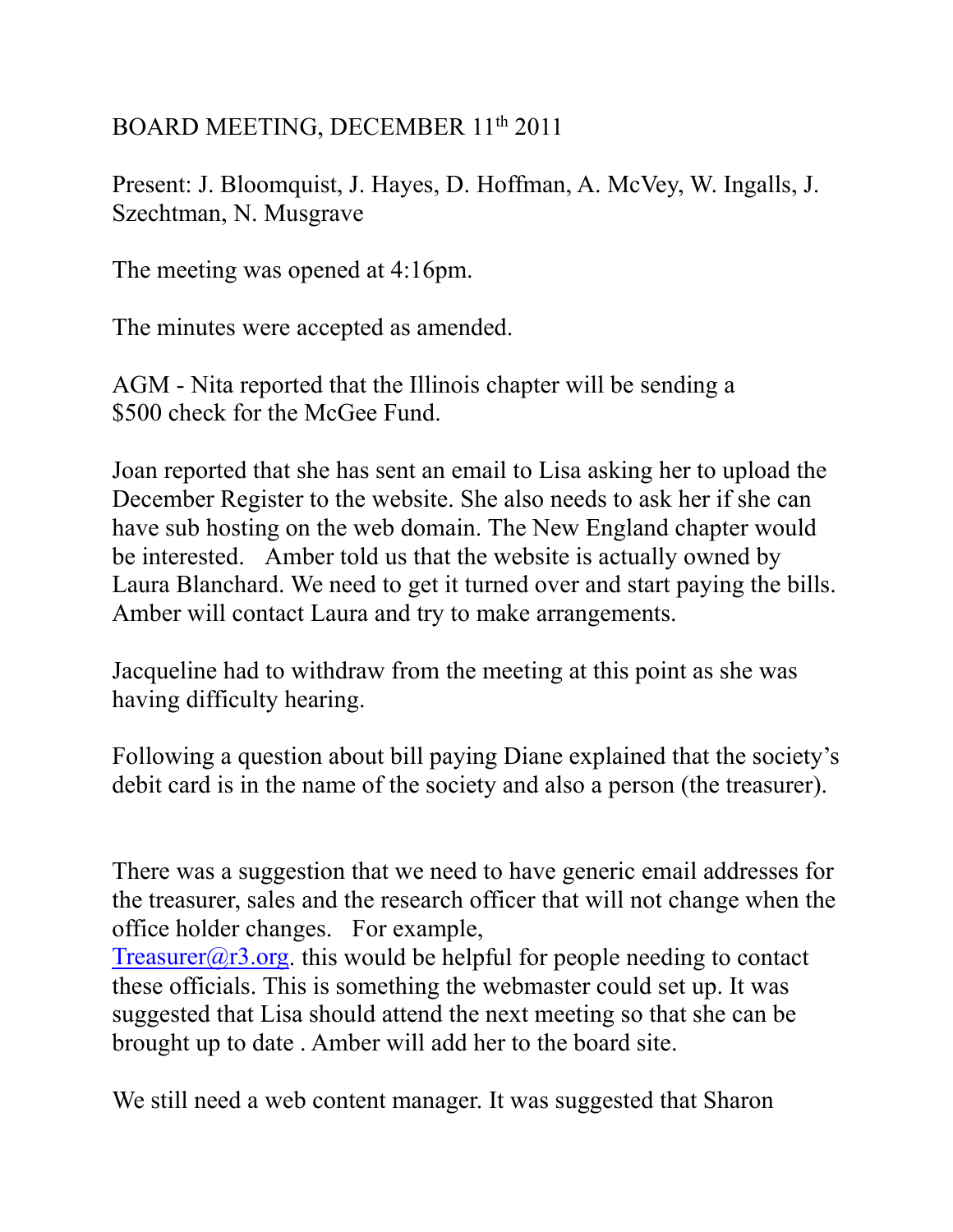Michelove might agree to do it. Nita will contact her.

Diane questioned whether or not the Yorkist History Trust or Croyland chronicles are on our server. Joan believes not.

We still need a PR Officer. Charlie has had many good ideas in the past but is busy running the sales office. Joyce Tumea has had experience in PR in the past. Nita said she would contact her. If Joyce refuses then we will ask Charlie.

The subject of a letterhead was raised again. Joan said she will send out the design for comments. She has found a couple of fonts she likes: Palatino (for Mac) and Book Antiquer ( for Microsoft software). This is not a websafe font but we only plan to use it for paper or as a PDF, so it shouldn't be a problem. We are considering having pads of paper made up with a similar header. These could be made up for us by Sun Graphics and Charlie will sell them through the sales office. Sun Graphics could also make up the ballots and mail them, this way we could take advantage of the non-profit cheap postage.

The latest Bulletins were damaged in transit. Joan said the packages were wet and resealed. 21 copies were destroyed but 279 are OK. Joan is arranging for more to be sent. Since the packages were handled by Fedex all the way, they have to be responsible.

Diane thinks UPS would not be a possibility from UK at the moment. She believes the UPS UK operations have been suspended temporarily because of a bomb found in a package shipped by UPS from Yemen. The UK Authorities blame UPS for lax security, and until they fix their problems, are not allowed to ship internationally. DHL was suggested but Diane said she has had several bad experiences with them. International Parcel Service was recommended by Pat at Sun Graphics but we do not know if they have tracking capability. Joan stated that the working group which is supposed to look into the problems of printing and shipping has not met yet.

Joan is interested in using freeconferencecall.com for our board